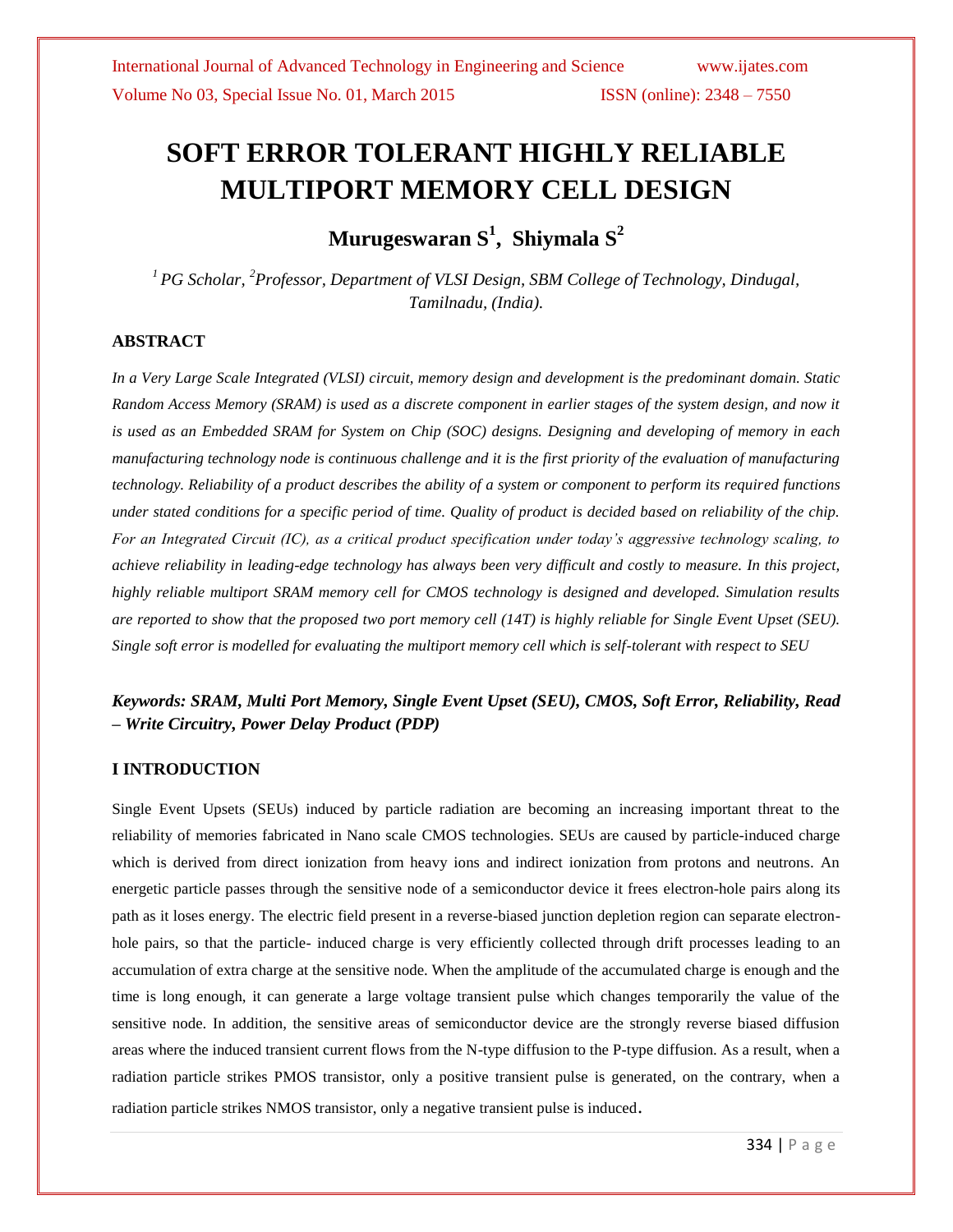#### **II SRAM DESIGN**

The demand for static random-access memory (SRAM) is increasing with large use of SRAM in System-On-Chip and high performance VLSI circuits. Due to the need of battery operated device, the scaling in CMOS technology continues. Nanoscale CMOS SRAM memory design faces several challenges like reducing noise margins and increasing variability, due to the continuous technology scaling. In SRAM the data is lost when the memory is not electrically powered. Advances in chip design using CMOS technology have made possible the design of chips for higher integration, faster performance, and lower power consumption. To achieve these objectives, the feature size of CMOS devices has been dramatically scaled to smaller dimensions over the last few years. Power consumption of SRAMs account for a significant portion of the overall chip power consumption and due to high density, low power operation is a feature that has become a necessity in today's microprocessors. The basic architecture of a static RAM includes one or more rectangular arrays of memory cells with support circuitry to decode addresses, and implement the required read and write operations. Additional support circuitry used to implement special features, such as burst operation, may also be present on the chip



**Fig 2.1 SRAM Block diagram**

#### **2.1 Conventional 6T SRAM Cell**

An SRAM memory cell is a bi-stable flip-flop made up of four to six transistors. The flip-flop may be in either of two states that can be interpreted by the support circuitry to be a 1 or a 0. A typical SRAM cell is made up of six MOSFETs. Each bit in an SRAM is stored on four transistors (M1, M2, M3, M4) that form two cross-coupled inverters. This storage cell has two stable states which are used to denote 0 and 1. Two additional access transistors serve to control the access to a storage cell during read and write operations. In addition to such six-transistor (6T) SRAM, other kinds of SRAM chips use 4, 8, 10 (4T, 8T, 10T SRAM), or more transistors per bit. Four-transistor SRAM is quite common in stand-alone SRAM devices (as opposed to SRAM used for CPU caches), implemented in special processes with an extra layer of poly-silicon, allowing for very high-resistance pull-up resistors.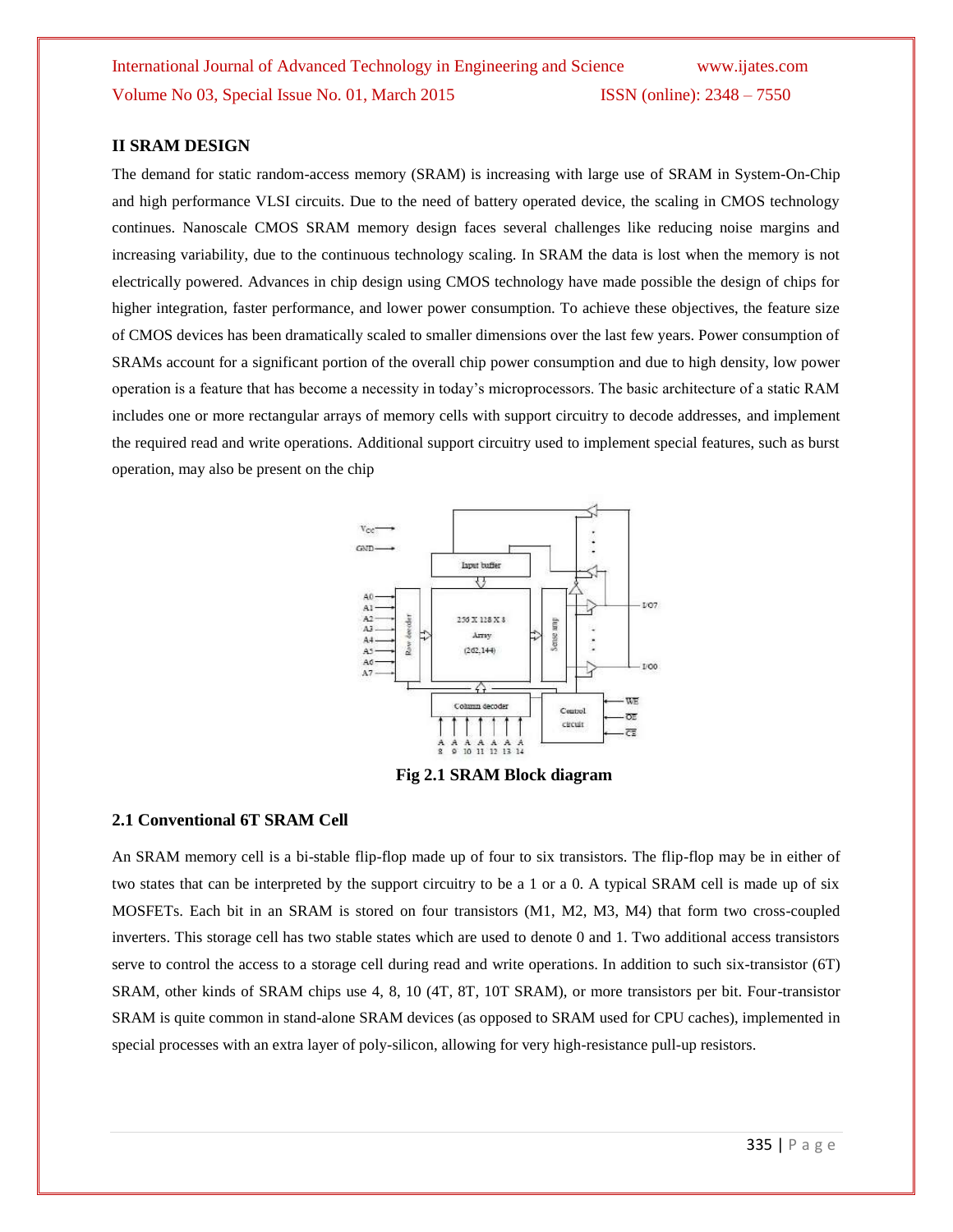The principal drawback of using 4T SRAM is increased static power due to the constant current flow through one of the pull-down transistors. This is sometimes used to implement more than one (read and/or write) port, which may be useful in certain types of video memory and register files implemented with multi-ported SRAM circuitry. Generally, the fewer transistors needed per cell, the smaller each cell can be. Since the cost of processing silicon wafer is relatively fixed, using smaller cells. Access to the cell is enabled by the word line (WL in figure) which controls the two access transistors M5 and M6 which, in turn, control whether the cell should be connected to the bit lines: BL and BL bar. They are used to transfer data for both read and write operations. Although it is not strictly necessary to have two bit lines, both the signal and its inverse are typically provided in order to improve noise margins.



**Fig.2.2 Conventional 6T SRAM cell**

#### **2.2 Read and Write Operations**

To select a cell, the two access transistors must be "on" so the elementary cell (the flip-flop) can be connected to the internal SRAM circuitry. These two access transistors of a cell are connected to the word line (also called row or X address). The selected row will be set at VCC. The two flip-flop sides are thus connected to a pair of lines, B and B. The bit lines are also called columns or Y addresses. During a read operation these two bit lines are connected to the sense amplifier that recognizes if a logic data "1" or "0" is stored in the selected elementary cell. This sense amplifier then transfers the logic state to the output buffer which is connected to the output pad. There are as many sense amplifiers as there are output pads. During a write operation, data comes from the input pad. It then moves to the write circuitry. Since the write circuitry drivers are stronger than the cell flip-flop transistors, the data will be forced onto the cell. When the read/write operation is completed, the word line (row) is set to 0V, the cell (flip-flop) either keeps its original data for a read cycle or stores the new data which was loaded during the write cycle.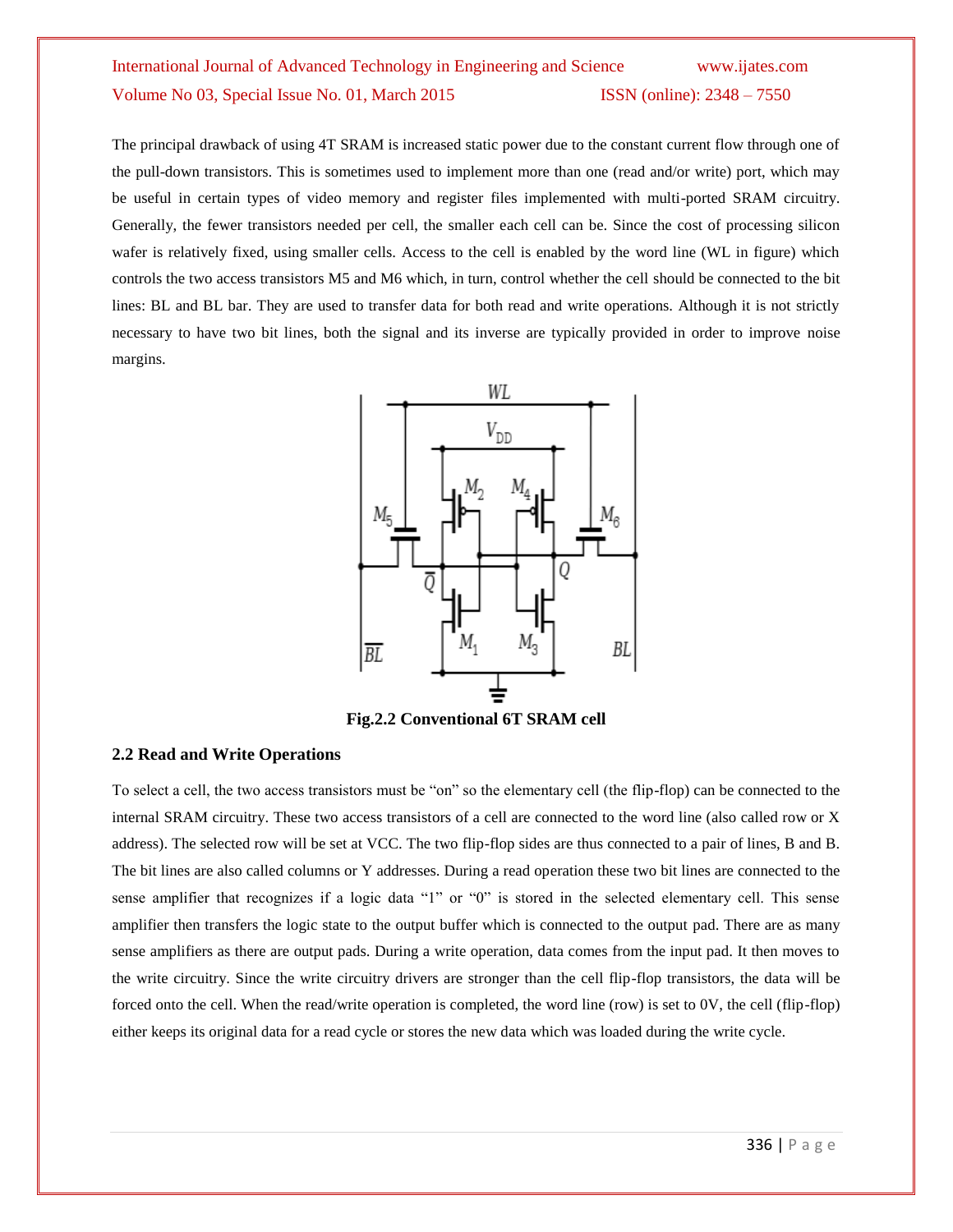

**Fig2.3 Read Write Operation of SRAM**

#### **2.3 Problems in 6T SRAM Cell**

The potential stability problem of this design arises during read and writes operation, where the cell is most vulnerable towards noise and thus the stability of the cell is affected. If the cell structure is not designed properly, it may change its state during read and write operation. There are two types of noise margin which affects the Cell stability that are discussed shortly.

During the read operation, a stored "0" can be overwritten by a "1" when the voltage at node V1 reaches the Vth of nMOS N1 to pull node V2 down to "0" and in turn pull node V1 up even further to "1" due to the mechanism of positive feedback. This results in wrong data being read or a destructive read when the cell changes state.Conventional 6T SRAM suffers severe stability degradation due to access disturbance at low–power mode.

#### **2.4 8T SRAM Cell**

With the aggressive scaling in technology, substantial problems have been encountered when the conventional 6T (six transistors) SRAM cell configuration is utilized. This cell shows poor stability at very small feature sizes, the hold and read static noise margins are small for robust operation. Therefore, an extensive literature can be found on designing SRAM cells for low power operation in the deep sub-micron/nano ranges. The common approach to meet the objective of low power design is to add more transistors to the original 6T cell. An 8T cell can be found to solve the problem. This cell employs two more transistors to access the read bitline. The transistor configuration (i.e. M1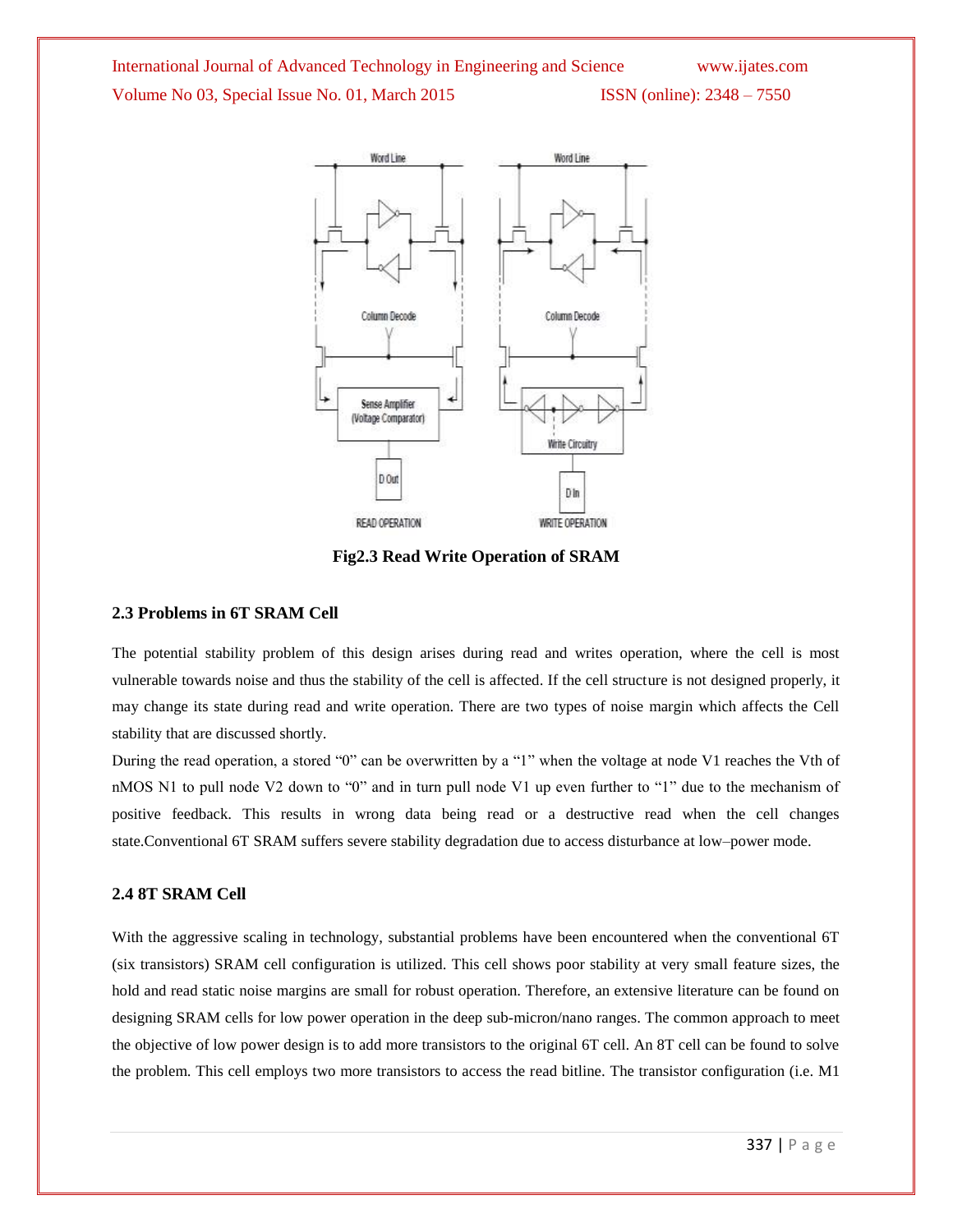through M6) is identical to a conventional 6T SRAM cell. Two additional transistors M7 and M8 (thus yielding an 8T cell design) are employed in to reduce the leakage current.



**Fig 2.3 8T SRAM Circuit**

#### **2.5 Read and Write Operations**

This Circuit is two write-read(2WR) type of 8T-SRAMmemory cell which has similar structure with the standard single-port SRAM. But it has two sets of data and address paths. So this is a dual-port memory cell. Each address and data path can complete the write and read operation independently. This SRAM cell is the component to store binary information. It has both read and write capabilities. The word line defines operational modes.

- When both Wordline1=Wordline2=0, both access transistors are off and cell is isolated. To perform read operation.
- When Worldline1=1 and Worldline2=0, the Bitline1 is selected and perform the write operation.
- When Worldline1=0 and Worldline2=1, the Bitline2 is selected and perform the write operation.
- When Worldline1=1 and Worldline2=1, the output is "AND" operation of Bitline1 and Bitline2.

### **2.6 12T SRAM Cell**

The proposed SRAM cell is demonstrated in figure 2.4.This structureconsists of 12 transistors which six main transistors are same as conventional 6T. The four additional transistors respect with 6T are used to separating the read and write path of cell. The cell is single ended structure which does the read operation from one side of cell. Using separated path for read and write operation increases the control over the array of the cell in the catch design by simultaneous read and write operations which is in contrast with shared access path as conventional 6T cell. Circuit functionality modes are; Write, read and hold mode. The WWL and RWL are independent signals and Hold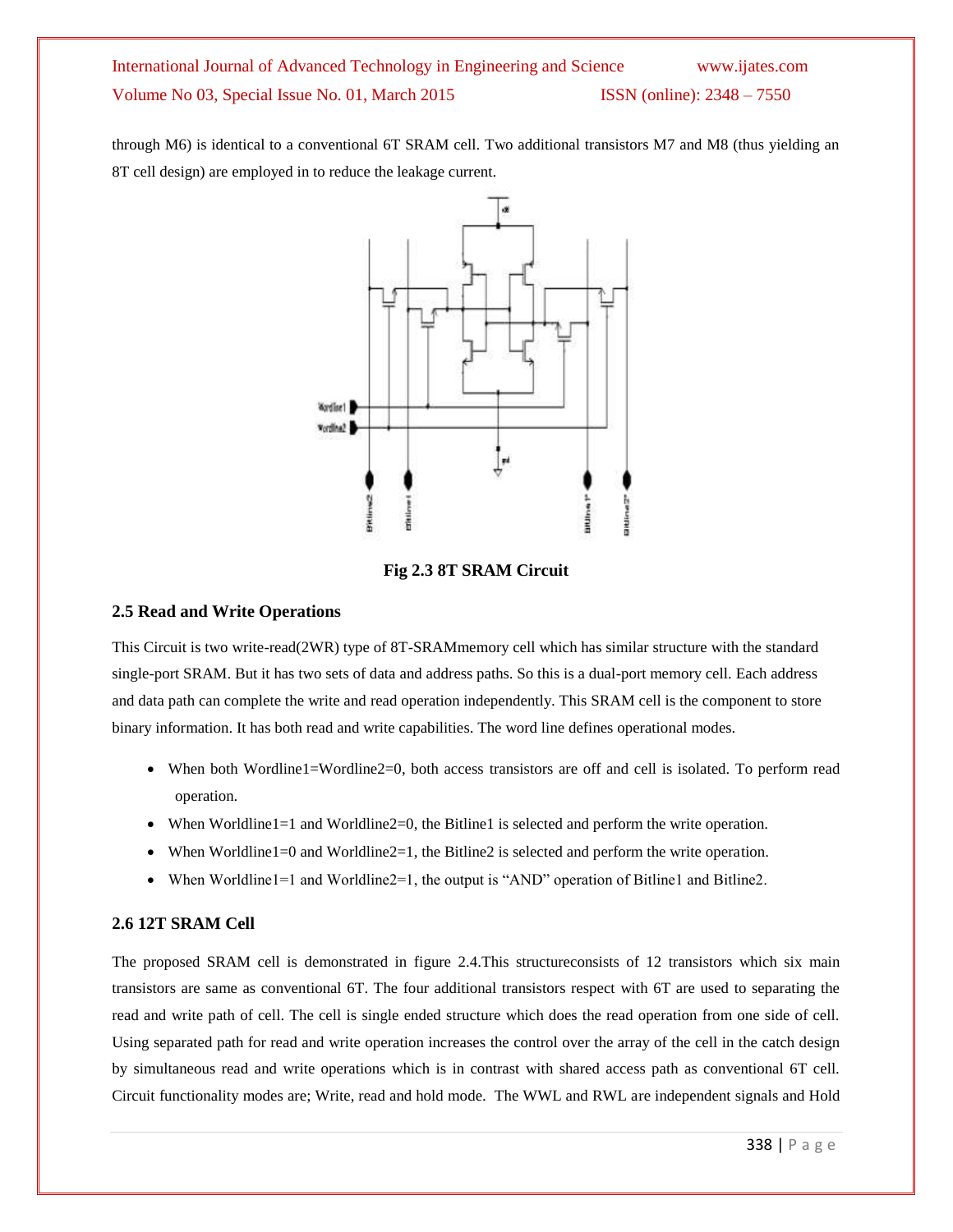Signal (HS) is produced by them. Both write and read modes are called active mode. For choosing between active and idle (hold) mode, M12 transistor is used on the top place which separates virtual supply voltage from supply voltage rail. This transistor acts as a power gating transistor. In active mode the M12 transistor should be in ON mode by producing zero in HS signal (HS=0). After that the write and read operation can be done.



**Fig 2.412T SRAM Circuit**

### **2.6 Read and Write Operations**

The write paths proposed architecture consist of two transistors (M5 and M6). In write mode, these transistors activate with WWL signal and write the value of BL and BLB on the storage nodes. The write operation can be performed at supply voltages as lower voltage. Inability of access transistors to change the cell's value in write operation is called write failure.The read operation is done only from QB storage node. In this mode RWL signal becomes one and BL and BBL pre-charge to one. When cell saves the one, (Q=1 and QB=0) the M10 becomes ON and reads the Q node by passing the current through M8 and M9. On the other case, when zero is saved in cell  $(Q=0 \text{ and } QB=1)$  the M8 becomes ON and BLB line discharges thorough M7 and M11.

#### **2.7 Single Event Upset**

Single Event Upsets (SEU) occurs when the SEE leads to a logic gate switch, voltage transients, or alteration of stored information. Single Event Effects (SEE) are caused by the interaction of ionizing particles with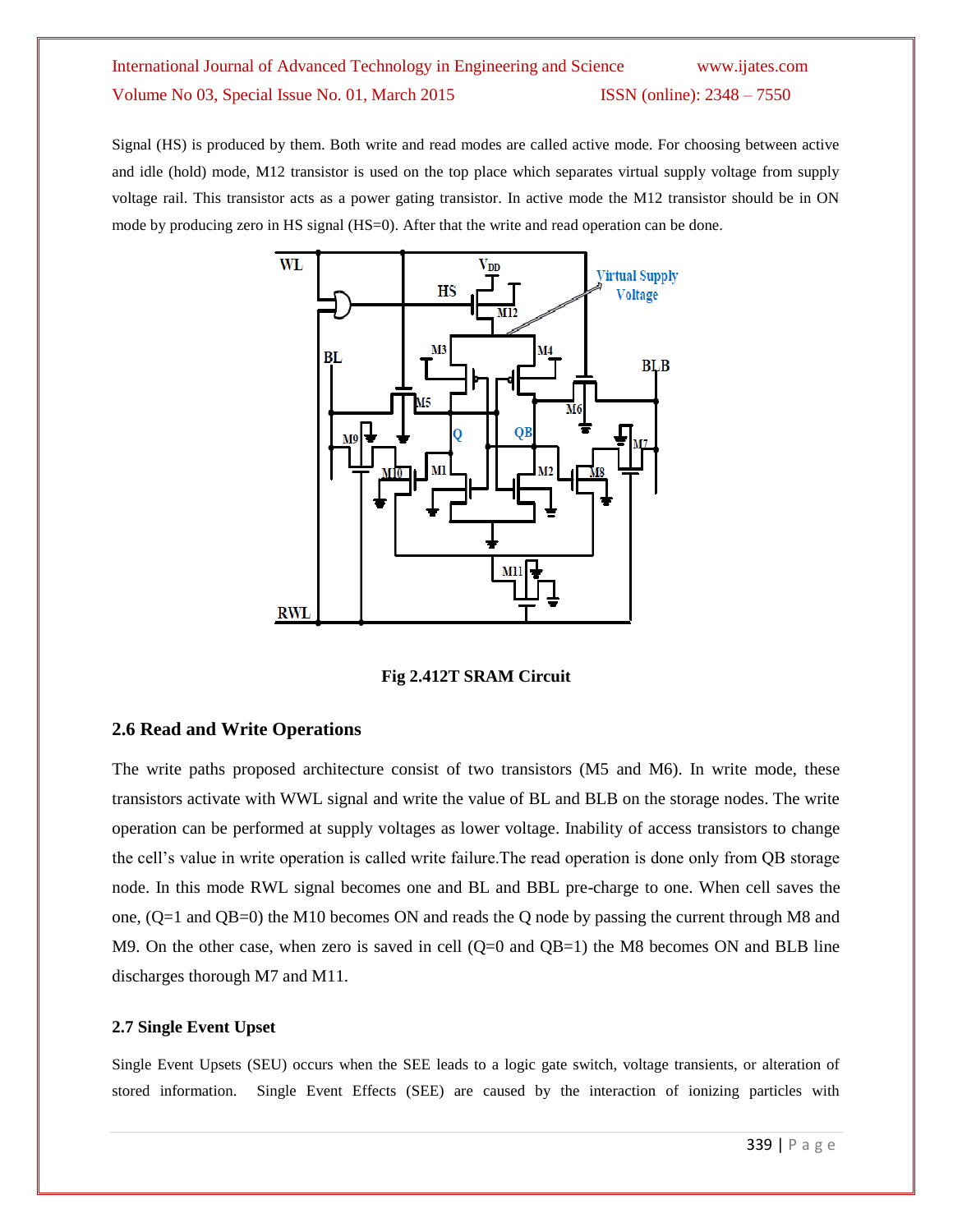semiconductor devices. The passing of an ionizing particle through a semiconductor device generates electron-hole pairs (EHPs) along the track path and may be collected at the terminals of a device. Linear Energy Transfer (LET) is defined as the energy loss per unit path length, normalized by the density of the material. LET has units of MeV/mg/cm2. A calculation of the charge deposited per unit length can be determined if the LET of the ion, average energy needed to create an EHP for a material, and density of the material are known .For silicon, an ion with a LET of 97 MeV/mg/cm2 will deposit 1pC of charge per micron length of the ion track.SEUs don't just happen in deep space or when high levels of radiation are present. The same cosmic rays that warm the earth's atmosphere carry energetic particles that cause upsets in earth-based equipment.

#### **III SENSITIVE NODES**

In CMOS circuits, the "off" transistors struck by a heavy ion in the junction area are most sensitive to single event upset (SEU) by particles with high enough LET (linear energy transfer) of around 20 MeV-cm2/mg. When these particles hit the silicon bulk, the minority carriers are created and if collected by the source drain diffusion regions, the change of the voltage value of those nodes occurs. The induced transient voltage pulse may propagate through several of logic gates. Because a particle can induce an SEU when it strikes either the channel region of an off NMOS transistor or the drain region of an off PMOS transistor, it is considered that the strike at an off PMOS drain area. Particles can induce SEU when it strikes at the channel region of an off NMOS transistor or the drain region of an off PMOS transistor. The ionization can induce a current pulse in a p-n junction. A schematic view of how the SEE induced current pulse translates into an SEE induced voltage pulse is shown in figure 3.1. Single event upsets are events in which an incident particle can strike key node within a device resulting in a local ionization that can cause a state change in a bit with sufficient voltage.



**Fig 3.1 Critical Nodes within Circuit**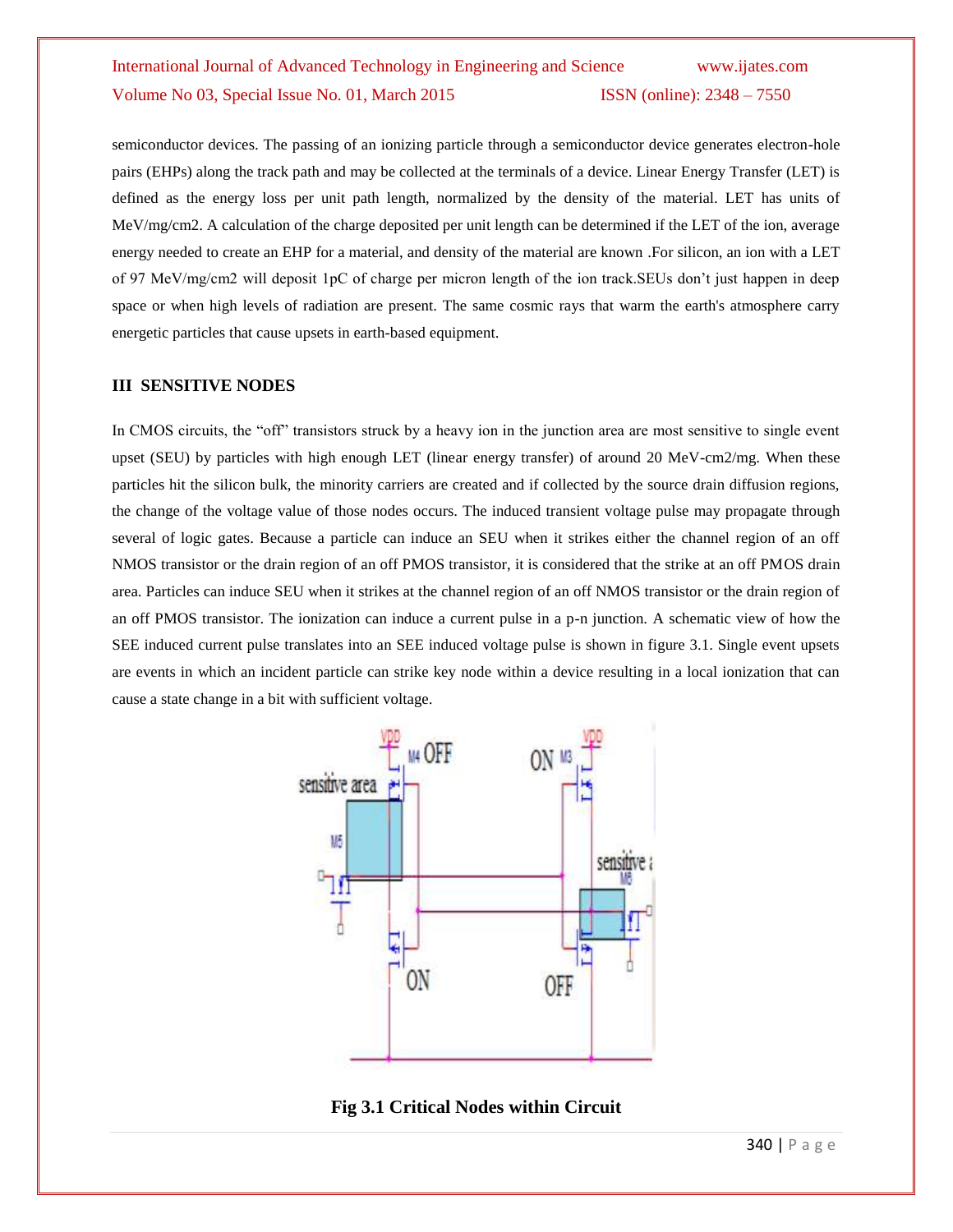When a PMOS is struck, a positive transient pulse in induced which is 0 to 1 SEU and when NMOS is struck a negative transient pulse is generated which is 1 to 0 SEU.



**Fig 3.2 0 to 1 SEU and 1 to 0 SEU**

A particle can induce SEU when it strikes at the channel region of an off NMOS transistor or the drain region of an off PMOS transistor. The ionization can induce a current pulse in a p-n junction.



**Fig 3.3 1 to 0 SEU occurrence in SRAM 6T cell**

Using radiation hardened memory cells to increase the SEU immunity is a less area, power and delay consuming solution.

### **IV PROPOSED METHOD**

In order to cope with the different drawbacks a new low-power and highly reliable radiation hardened memory cell is proposed using 12 transistors, which is capable of fully tolerating SEU at its any sensitive node, but also can tolerate multiple-node upset on two fixed nodes independent of the stored value. Here, access transistors are NMOS transistors N1 and N8 which are controlled by a word line WL. In the proposed cell, the output nodes are Q and QN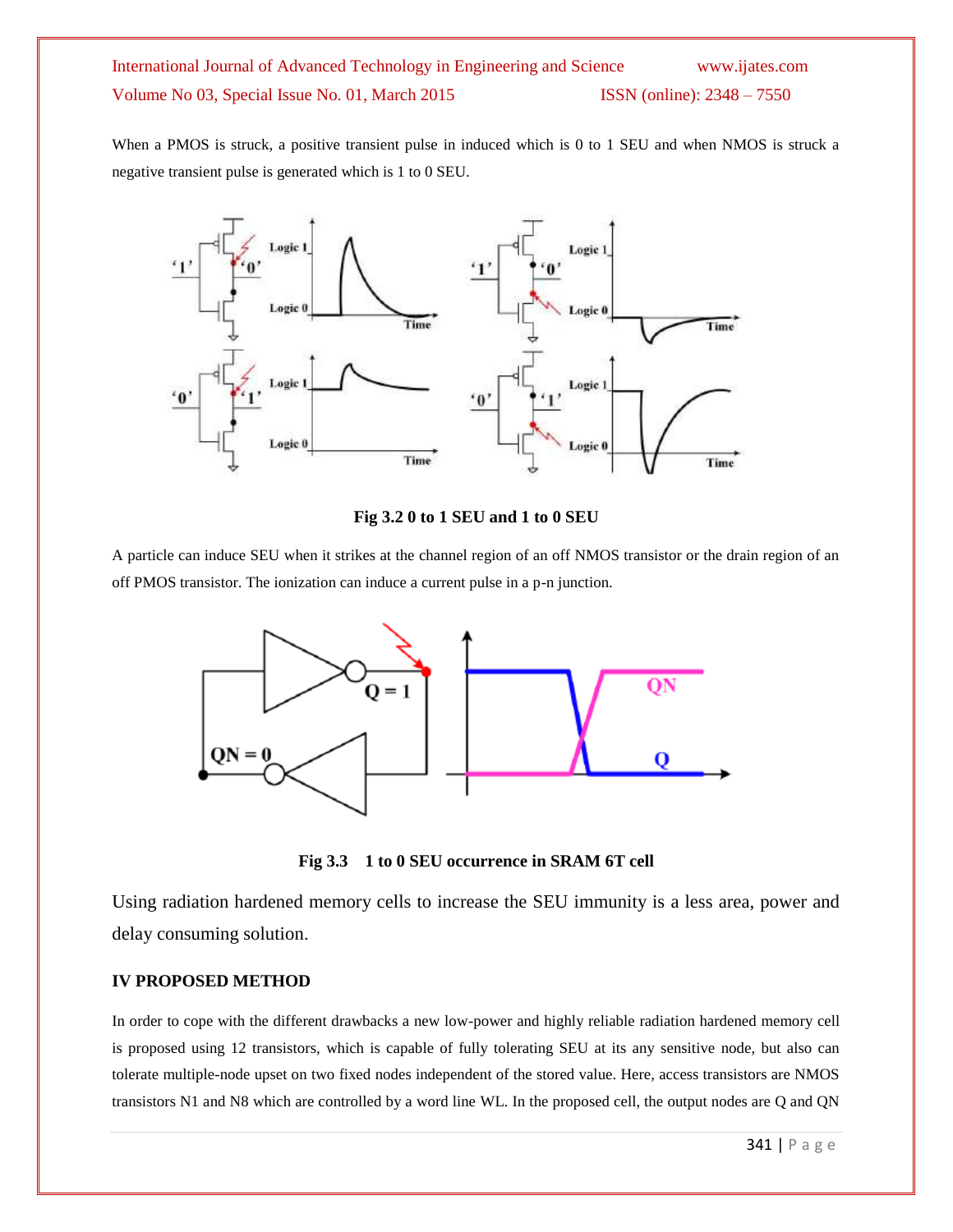which are connected to bit lines BL and BLN through access transistors N8 and N1 respectively.First, Hold operation is considered. Word line WL is ‗0', transistors P3, P4, N5, N6 and N4 are turned ON and the other transistors are turned OFF. It is shown that the state of the memory cell is maintained. Second, Read operation is introduced. Bit lines BL and BLN are pre-charged to VDD. When word line WL is ‗1', node Q keeps its initial state ‗1', because transistors P3, P4 and N5 are still ON. However, bit line BLN is discharged through transistors N1 and N4. Then according to the voltage difference between bit lines BL and BLN, the state of the memory cell is output by a differential sense amplifier.



**Fig 4.1 Radiation Hardened Memory Cell – 12T**

|                | A H 용대물 및 수 백 및 수 백 호                            |
|----------------|--------------------------------------------------|
| Waye List      | 12 transistor sram circuit                       |
| D0tr0v(wen)    | Volt Volt<br>500명 대                              |
| D0:00:V(w)     | 500 <sub>0</sub><br>궤                            |
| D0.00 vidin)   | Von<br>$500 + 7$                                 |
| (p)v 0tt 0O    |                                                  |
| D0 tr0 v(qb)   | Volt.<br>$-600$ $\frac{1}{2}$ $\frac{1}{2}$<br>U |
| D0tr0v(o0)     | yatı<br>$-600$ $+2$                              |
| D0:00:v(s1)    |                                                  |
| D0.tr0v(pre)   | yan<br>$300 - 7$                                 |
| D0 tr0 v(ymux) | Volti<br>38篇 3                                   |
| Dütrüv(see)    |                                                  |
| (ho)v(brd)     | Vott-<br>500성 귀                                  |
| D0tr0woutb)    | yon,<br>$500 + 1^{\circ}$                        |
|                | 500g 引                                           |
|                | Volk Volt<br>$E$ $h$ 008                         |
|                | Volt.<br>ᇦ<br>%服                                 |

**Fig 4.2 12T SRAM with SEU @ Q with Read Protected**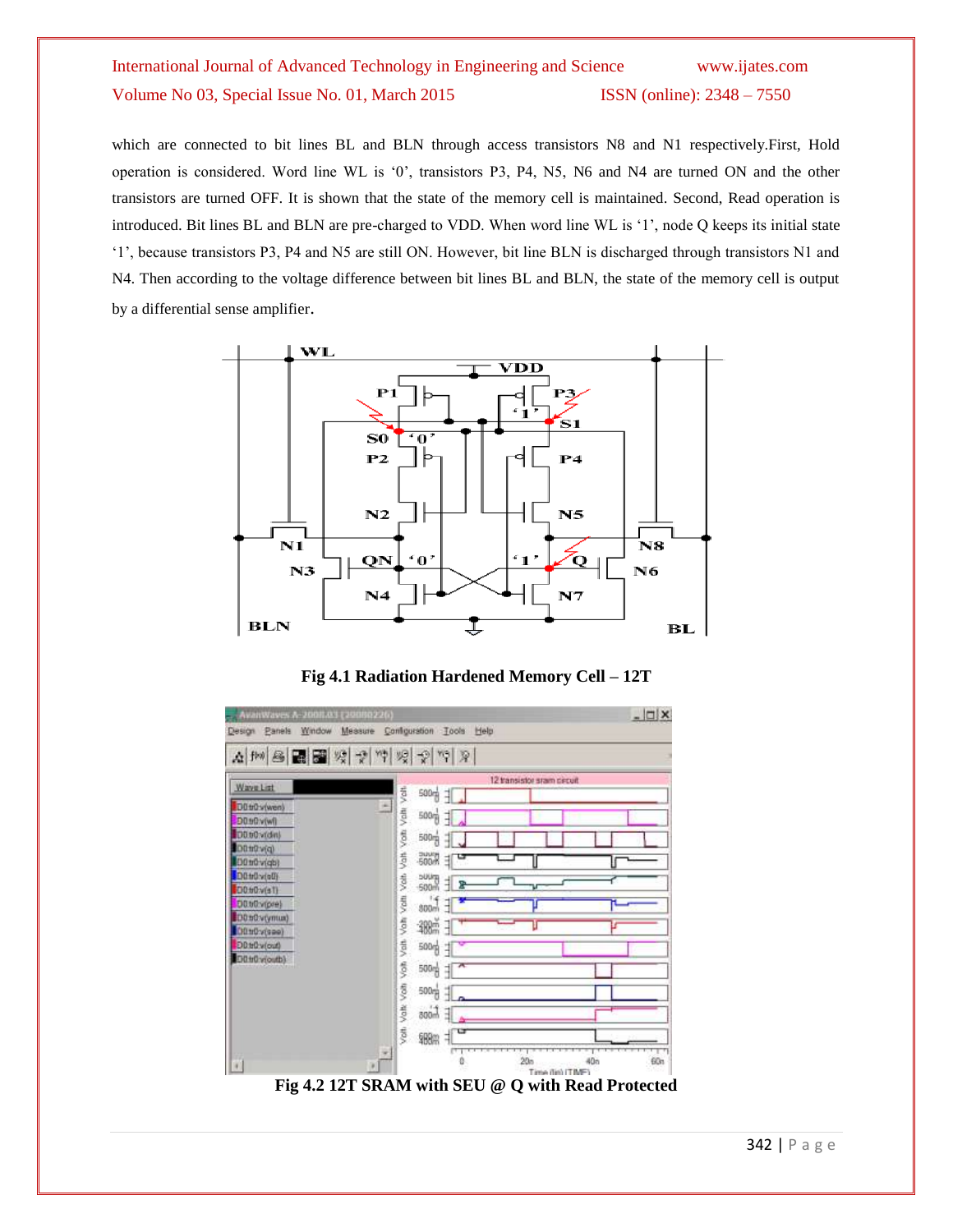Finally, in order to modify the state of this cell, word line WL is '1', and bit lines BL and BLN are set to '0' and '1' respectively. Node QN is forced to '1', thus transistors N7, N3, P1 and N2 are turned ON, transistors P3, P4 and N5 are turned OFF. Simultaneously node Q is pulled down to '0' so that transistors N4 and N6 are both OFF and transistor P2 is ON. Then word line WL ischanged to  $0'$ , the new state of the memory cell isstored.







**Fig 4.4 14T SRAM Write with SEU @ S0, S1**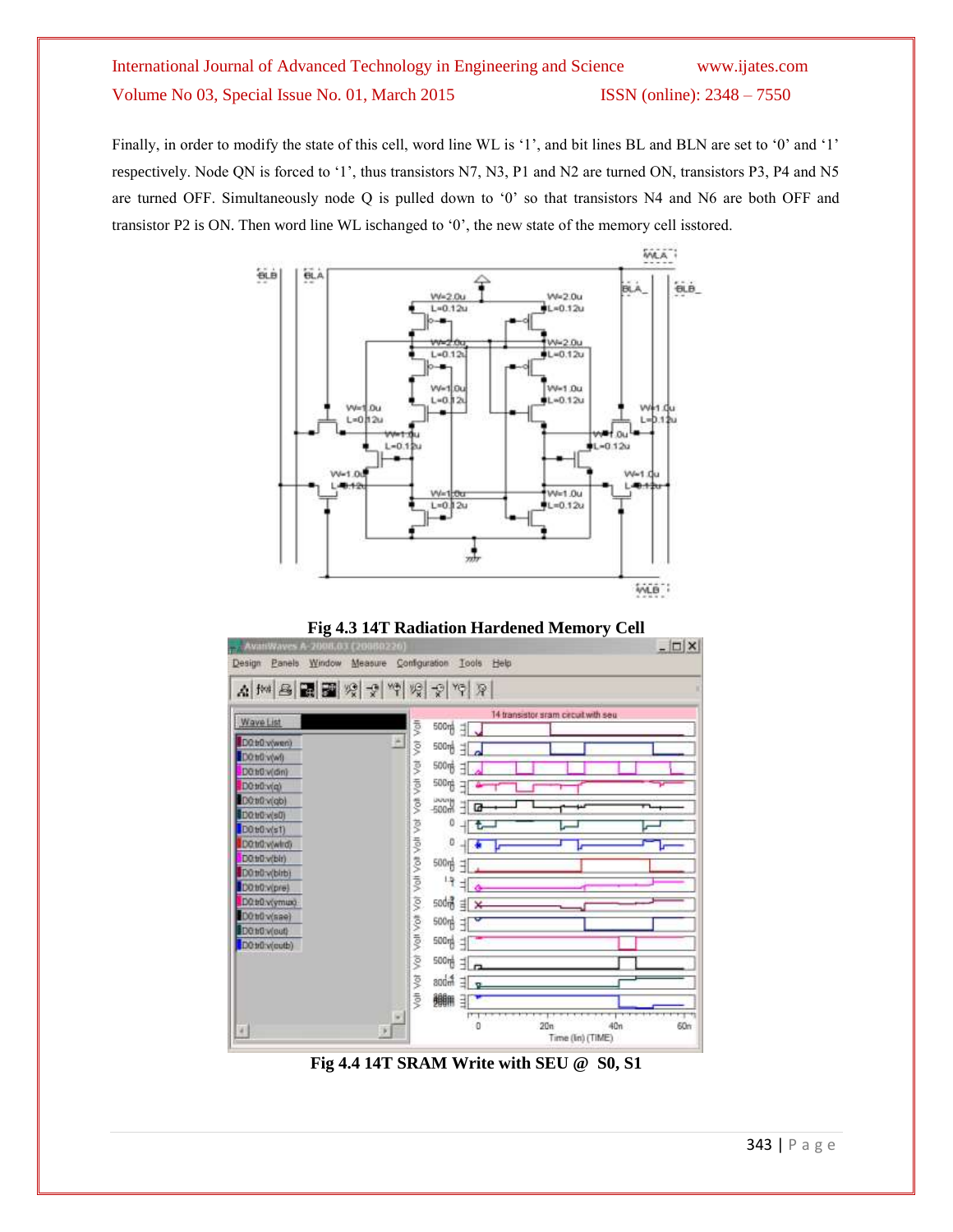SRAM circuits are designed for both read and write operation also with and without SEU for 6T, 8T, 12T and 14T techniques. From Results we analyzed that 12T and 14T SRAM circuits are not affected even if the SEU are injected and retain the data and are proved reliable circuits. Also analysis have shown that 14T SRAM transistor consume very less power when compared to other circuits. But when there is a SEU and when the data reliability is maintained 14T SRAM consumes more power and very less delay.

| <b>Circuit Model</b>                         | <b>RESULTS</b> |              |                    |  |
|----------------------------------------------|----------------|--------------|--------------------|--|
|                                              | <b>DELAY</b>   | <b>POWER</b> | <b>PDP</b>         |  |
| 6T SRAM_WR                                   | 39ns           | 251uw        | 10pJ               |  |
| 6T SRAM_SEU                                  | 9.9ns          | 2.71Mw       | 2.71 <sub>mJ</sub> |  |
| 8T SRAM_WR                                   | 29ns           | 241uw        | 7.2 <sub>pJ</sub>  |  |
| 8T SRAM SEU RD                               | 29ns           | 1.68Pw       | 50.6MJ             |  |
| 12T SRAM_WR                                  | 40ns           | 232uw        | 9.3 <sub>pJ</sub>  |  |
| 12TSRAM_SEU_RD                               | 39ps           | $6.6$ Gw     | 26.7MJ             |  |
| 14T SRAM_WR                                  | 29ns           | 124uw        | 3.73pJ             |  |
| 14T SRAM_SEU                                 | 41ps           | 48.7Gw       | 19J                |  |
| <b>DELAY</b>                                 |                |              |                    |  |
| 25                                           |                |              |                    |  |
| 20                                           |                |              |                    |  |
| 15                                           |                |              |                    |  |
| 10                                           |                |              |                    |  |
| 5                                            |                |              | DELAY              |  |
| 0                                            |                |              |                    |  |
| 6TSRAM WR<br>RAM_WR<br>TSRAM_WR<br>TSRAM_SEU |                |              |                    |  |

### **Table: 4.1 Comparison of Power, Delay and PDP for SRAM circuits.**

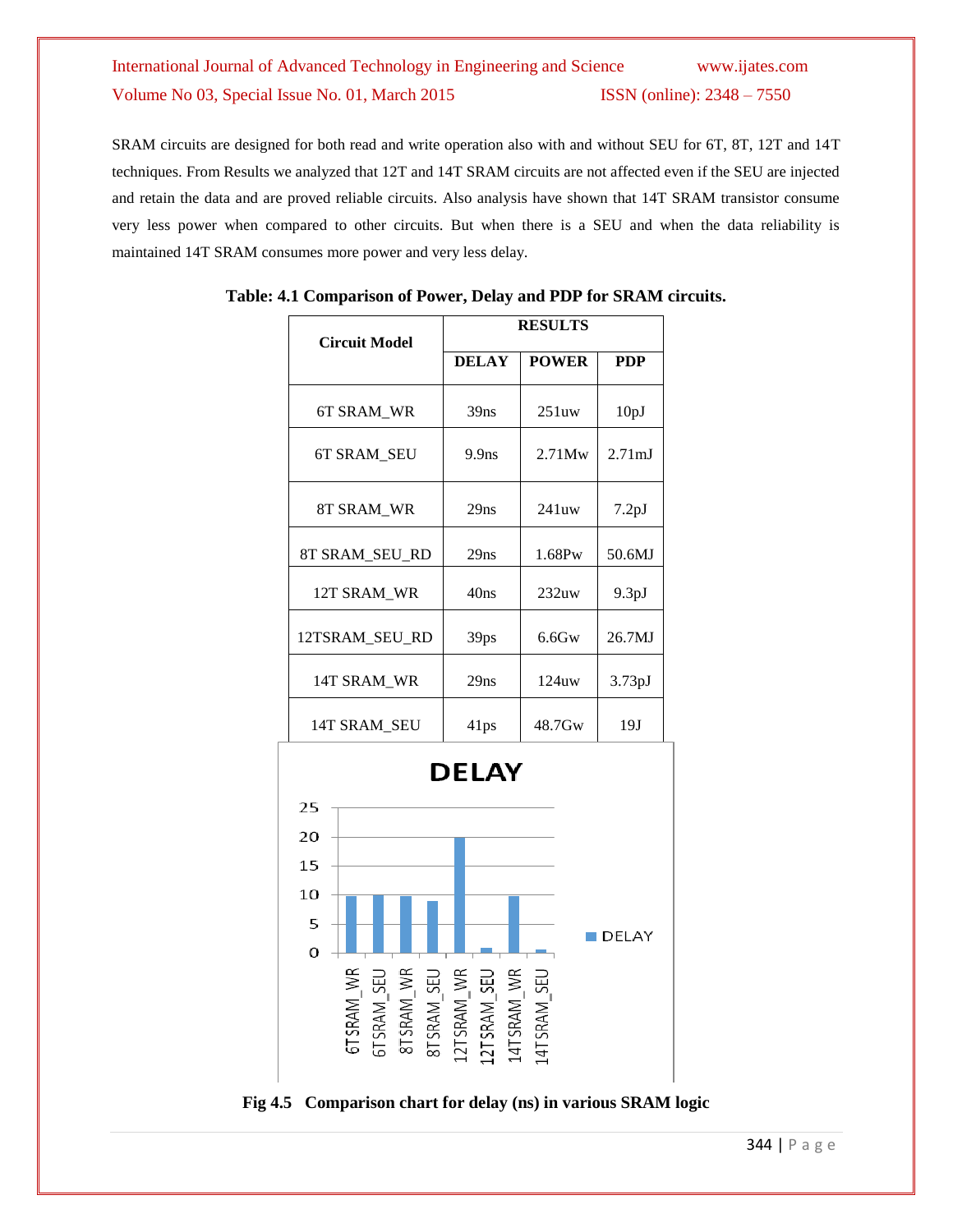Table 4.1 shows that when there is a SEU, the proposed 12T and 14T hardened memory cells consume higher power with reduced delay which is shown in the comparison chart.

#### **V CONCLUSION**

In this paper, a novel low-power and highly reliable radiation hardened memory cell RHM-12T and RHM 14-T structures are proposed to provide perfect protection against SEU in memory. Reliability of a product describes the ability of a system or component to perform its required functions under stated conditions for a specified period of time. Quality of product is decided based on reliability of the chip. For an Integrated Circuit (IC), as a critical product specification under today's aggressive technology scaling, reliability has always been very difficult and costly to measure, and to achieve in leading-edge technology. In this project design and development of SRAM circuits with various methods of implementation carried out with different transistor count with 6T, 8T, 12T and 14T logics with and without Single Event Upset. From the results, it is proved that 12T and 14T transistors are reliable and retain the data even at presence of SEU whereas other two logic undergoes SEU error. Therefore, designers should choose the optimal sizes of transistors to provide a good tradeoff in terms of static noise margin and other performances. Also power consumption is very less for 14T structure when compared to other logics. The future enhancement can be extended to work on the power consumed by this 14T structure during the SEU event occurrence which consumes higher power but with promising decrease in delay parameter. The future work can be done with the SRAM logic implementation on Multi Port Memories.

### **REFERENCES**

- 1. Dodd, P.E. and Massengill, L.W. "Basic mechanisms and modeling of single-event upset in digital microelectronics," IEEE Trans. Nucl. Sci., vol. 50, no. 3, pp. 583–602, Jun. 2003.
- 2. Guo, J. et al., "Novel mixed codes for multiple-cell upsets mitigationin static RAMs," IEEE Micro, vol. 33, no. 6, pp. 66–74, Nov. 2013.
- 3. Hughes, H.L and Benedetto, J.M "Radiation effects and hardening of MOS technology devices and circuits," IEEE Trans. Nucl. Sci., vol. 50, no. 3, pp. 500–521, Jun. 2003.
- 4. Ibe, E et al., "Impact of scaling on neutron induced soft error in SRAMsfrom an 250 nm to a 22 nm design rule," IEEE Trans. Electron Devices, vol. 57, no. 7, pp. 1527–1538, Jul. 2010.
- 5. Jahinuzzaman, S. M., Rennie, D. J. and Sachdev, M. "A soft error tolerant10T SRAMbit-cellwith differential read capability," IEEE Trans. Nucl. Sci., vol. 56, no. 6, pp. 3768–3773, Dec. 2009.
- 6. Jung, L.S., Kim, Y.B. and Lombardi, F. "A novel sort error hardened 10T SRAM cells for low voltage operation," in Proc. MWSCAS, 2012,pp. 714–717.
- 7. Karnik, T., Hazucha, P. and Patel, J. "Characterization of soft errorscaused by single event upsets in CMOS processes," IEEE Trans. Depend.Secure Comput., vol. 1, no. 2, pp. 128–143, Apr.-Jun. 2004.
- 8. Liu, S. et al., "Comparison of the susceptibility to soft errors of SRAMbased FPGA error correction codes implementations," IEEE Trans.Nucl. Sci., vol. 59, no. 3, pp. 619–624, Jun. 2012.